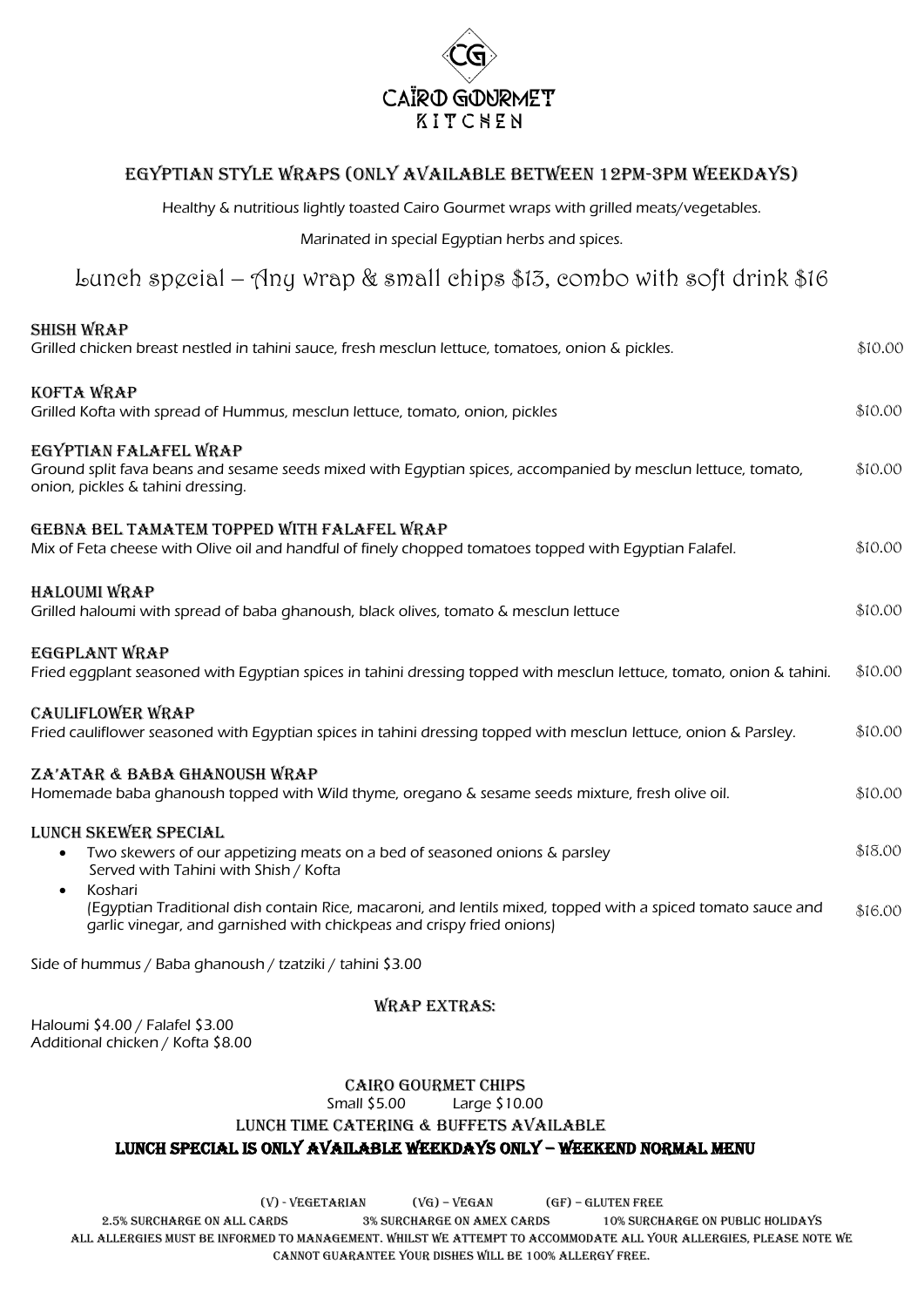# CAÏRO GOURMET KITCNEN

#### Dips

#### (Served with bread)

| TZATZIKI (V)                                                                             |         |
|------------------------------------------------------------------------------------------|---------|
| Refreshing Yogurt infused with grated cucumber, finely chopped garlic & desiccated mint. | \$12.00 |
| $GARLLC$ DIP $(VG)$                                                                      |         |
| Traditional Middle eastern garlic blended with olive oil                                 | \$12.00 |
| GEBNA BEL TAMATEM (V)                                                                    |         |
| Feta cheese blended with Olive oil and handful of finely chopped tomatoes                | \$13.00 |
| DUKKHA MIXED (VG, V)                                                                     |         |
| Mix of ground Wild thyme, oregano & sesame seeds mixture, fresh olive oil.               | \$13.00 |
| BABA GHANOUSH (V, VG)                                                                    |         |
| Smoky chargrilled eggplant blended with tahini, Garlic, and lemon juice                  | \$16.00 |
| HUMMUS $(VG)$                                                                            |         |
| A puree of chickpeas blended with tahini, Garlic, and lemon juice                        | \$15.00 |
| TRADITIONAL MIDDLE EASTERN TRIO DIPS (VG)                                                |         |
| A platter of mixed home-made dips (Baba Ghanoush, Hummus, Tzatziki)                      | \$27.00 |

## **SALADS**

| TABOULI SALAD (VG)                                                                                                                                                   |         |
|----------------------------------------------------------------------------------------------------------------------------------------------------------------------|---------|
| Traditional salad made of finely chopped parsley, tomatoes, onions, mint, crushed wheat finished with a lemon-olive<br>oil mix seasoning.                            | \$20.00 |
| EGYPTIAN GARDEN SALAD (VG)                                                                                                                                           | \$17.50 |
| Cairo Gourmet most loved salad of mesclun Lettuce, cut fresh garden vegetables tomato, cucumber, and onions<br>dressed with olive oil, salt, pepper, and lemon juice |         |
| GREEK SALAD (V)                                                                                                                                                      | \$19.00 |
| Delicious Greek Salad of mesclun leaves, Tomato, sliced cucumber, green pepper, sliced red onion, Kalamata olives,<br>feta cheese & olive oil                        |         |
| HALOUMI CHEESE SALAD (V)                                                                                                                                             | \$20.00 |
| Freshly Sliced tomato, cucumber, onion & black olives mixed with mesclun lettuce                                                                                     |         |
| ADD TO ANY SALAD.                                                                                                                                                    |         |
| Extra – Chicken Skewer \$9.00 / Kofta Skewer \$9.00/ Falafel \$3.00/ Halloumi \$4.00 (Per Piece)                                                                     |         |
| MEZZE                                                                                                                                                                |         |
| TORSHI (VG, GF)                                                                                                                                                      | \$7.00  |
| Eqyptian Mixed homemade vegetable pickles                                                                                                                            |         |
| (Turnips, Pickles, Chilli, Iemon, cauliflower, cucumber & Carrots)                                                                                                   |         |
| FRIED EGGPLANT AND TAHINA (VG)                                                                                                                                       | \$20.00 |
| Fried eggplants dressed with Egyptian spices & roasted sesame seeds served with tahini                                                                               |         |
| FRIED KIBBEH (4 PIECES PER SERVE)                                                                                                                                    | \$18.00 |
| A shell of ground lamb meat & crushed wheat, filled with finely minced meat, onion, pine nuts & spices                                                               |         |
| ARNABIT MA'ALY (VG)                                                                                                                                                  | \$21.00 |
| Fried cauliflower dressed with tahini and sesame seeds served with salad & Tahini Sauce                                                                              |         |
| <b>GRILLED HALLOUMI</b>                                                                                                                                              | \$19.00 |
| Grilled Cypriot cheese with layers of fresh tomatoes, mint & olive oil served with black olives                                                                      |         |
| <b>TAGINE</b>                                                                                                                                                        |         |
| BAMIA TAGINE (V)                                                                                                                                                     | \$25.00 |
| Egyptian (Okra) slow cooked in the oven with fresh tomato sauce served with rice                                                                                     |         |
| MOUSSAKA (V)                                                                                                                                                         | \$26.00 |
| Equipment cubes fried and cooked in tomato sauce with green penners, onion fresh chilli served with rice                                                             |         |

Eggplant cubes, fried and cooked in tomato sauce with green peppers, onion, fresh chilli served with rice

 $(V)$  - VEGETARIAN  $(VG)$  – VEGAN (GF) – GLUTEN FREE

2.5% SURCHARGE ON ALL CARDS 3% surcharge on amex cards 10% Surcharge on public holidays ALL ALLERGIES MUST BE INFORMED TO MANAGEMENT. WHILST WE ATTEMPT TO ACCOMMODATE ALL YOUR ALLERGIES, PLEASE NOTE WE CANNOT GUARANTEE YOUR DISHES WILL BE 100% ALLERGY FREE.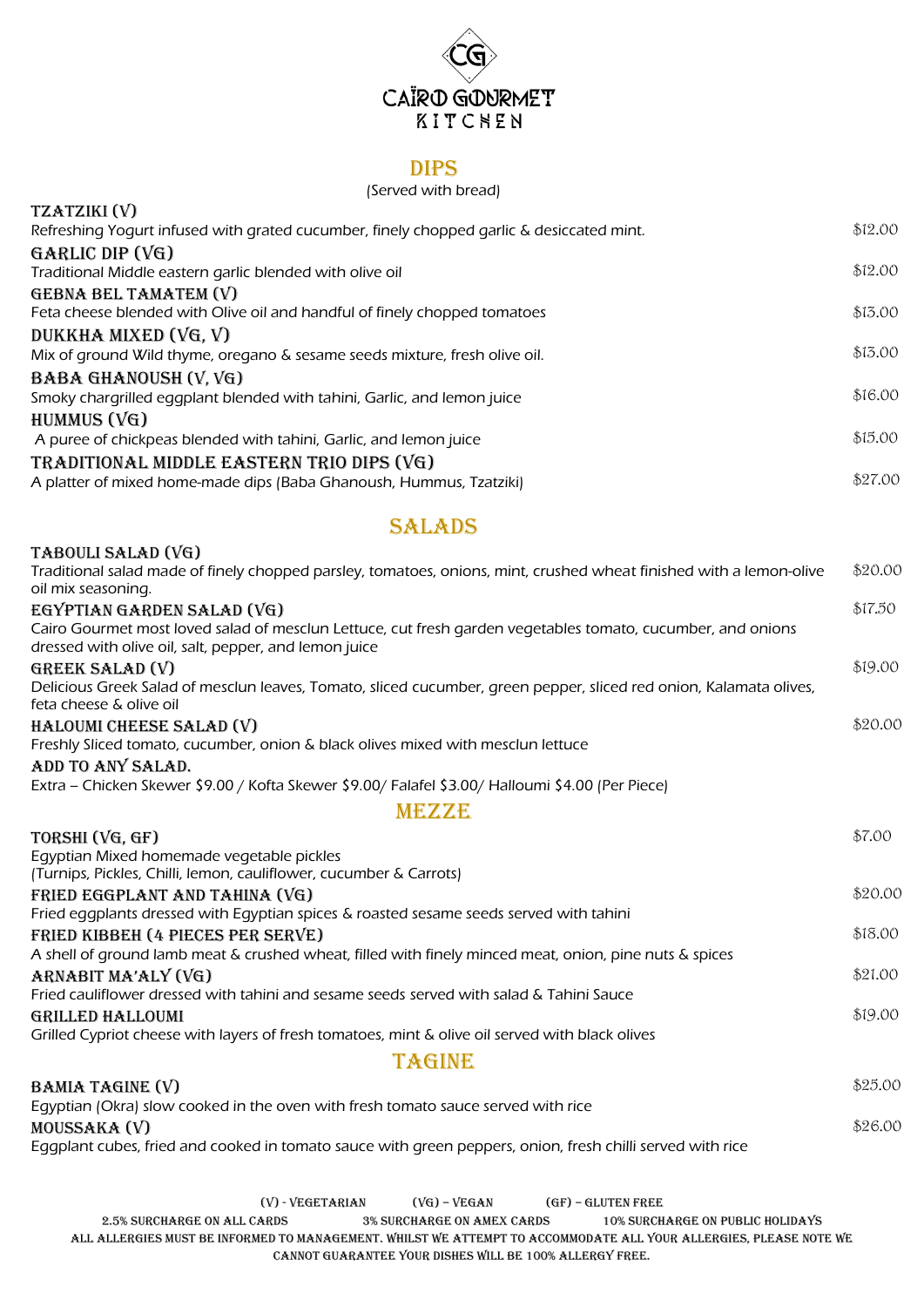

## From the Sea (Alexandrian Style)

| <b>BABY OCTOPUS TAGINE</b>                                                                                                                         | \$35.00 |
|----------------------------------------------------------------------------------------------------------------------------------------------------|---------|
| Oven Slow cooked squid mixed with fresh herbs and tomato sauce served with rice                                                                    |         |
| ALEXANDRIAN PRAWNS                                                                                                                                 | \$45.00 |
| Slow cooked Australian tiger prawns mixed with coriander, onion, tomato, green chilli served with rice & Tahini                                    |         |
|                                                                                                                                                    |         |
| <b>MAINS</b>                                                                                                                                       |         |
| Served with Bread.                                                                                                                                 |         |
| (Chefs' Tip: Use the bread to easily pull the meat off the skewers)                                                                                |         |
| KOSHARI (VEG, VG)                                                                                                                                  | \$20.00 |
| The Most famous traditional Egyptian dish contain (Rice, macaroni, and lentils mixed, topped with a spiced tomato                                  |         |
| sauce and garlic vinegar, and garnished with chickpeas and crispy fried onions) Add liver \$10.00                                                  |         |
| <b>MAKHSOUS CASSEROLE</b>                                                                                                                          |         |
| Macaroni slow cooked with calf's liver marinated with Egyptian spices Garlic, green chilli topped with crispy fried<br>onion                       | \$30.00 |
| EGYPTIAN FALAFEL PLATE (VG)                                                                                                                        | \$19.00 |
| (Six domes of Eqyptian homemade delicious fried ground split fava beans, sesame seeds, fresh herbs, onions, garlic                                 |         |
| served with Tahina, pickles, and salad)                                                                                                            |         |
| FOUL MUDAMMAS (VEG, VG)                                                                                                                            | \$19.00 |
| Eqyptian stewed fava beans (or broad beans) typically seasoned with a little ground cumin and finished with good                                   |         |
| extra virgin olive oil, tomato, onion)                                                                                                             |         |
| Add Falafel \$3.00 - Add Torshi \$4.00                                                                                                             |         |
| VINE LEAVES (VEG, VG)                                                                                                                              | \$21.00 |
| (Freshly picked Stuffed vine/grape leaves, rice mixture, Tomato, herbs, Egyptian spices) (10 Pieces)                                               |         |
| <b>MOMBAR</b>                                                                                                                                      | \$21.00 |
| (Arab sausage dish stuffed with a rice mixed with herbs mixture and deep fried + Tahina) (5 Pieces)                                                | \$21.00 |
| <b>MOLOKHIA STEW (GREEN SOUP)</b><br>(Eqyptian Green soup cooked in vegetable broth topped with sautéed garlic served with rice)                   |         |
| Add Pan fry chicken \$10.00 per piece<br>Add Chicken Skewer / Kofta Skewer \$9.00                                                                  |         |
| <b>KEBDA ISKANDARANY</b>                                                                                                                           | \$27.00 |
| (Delicious Stir-fried calf's liver marinated with the Egyptian spices, garlic, green chilli, lemon juice served with chips)                        |         |
| <b>KOFTA PLATE</b>                                                                                                                                 | \$28.00 |
| (Three Char-grilled minced lamb & beef seasoned with fresh parsley, onion and authentic Egyptian spices served                                     |         |
| Salad, Tahini, and pickles)                                                                                                                        |         |
| <b>SHISH TAWOOK PLATE</b>                                                                                                                          | \$29.00 |
| (Three succulent chicken skewers marinated in our Egyptian special house spices served with Salad, Garlic dip, and                                 |         |
| pickles)                                                                                                                                           |         |
| MIX GRILL                                                                                                                                          | \$32.00 |
| A delicious combination of Koftas, chicken skewer served with salad, Tahini, garlic dip, pickles, and Falafel                                      |         |
| GRILLED LAMB CUTLETS                                                                                                                               |         |
| (Four lamb cutlets marinated overnight with Egyptian herbs and spices chargrilled served with Egyptian garden salad                                | \$42.00 |
| and chips)                                                                                                                                         | \$30.00 |
| VEGETARIAN MIX PLATE (VG, VEG)<br>(Three homemade Egyptian falafels, fried cauliflower dressed with tahini and sesame seeds, fried eggplant served |         |
| with tahini, pickles & salad)                                                                                                                      |         |
| Add to any main platter.                                                                                                                           |         |
| Extra bread \$2.00 / Extra Shish skewer \$9.00 / Extra Kofta skewer \$9.00 /                                                                       |         |
| Extra Falafel \$3.00 / Extra Calf's Liver \$10.00                                                                                                  |         |
| <b>Sides</b>                                                                                                                                       |         |
| Rice with egg noodles \$6.00 / Rice with lentils \$8.00                                                                                            |         |

 $(V)$  - VEGETARIAN  $(VG)$  – VEGAN (GF) – GLUTEN FREE

2.5% SURCHARGE ON ALL CARDS 3% surcharge on amex cards 10% Surcharge on public holidays ALL ALLERGIES MUST BE INFORMED TO MANAGEMENT. WHILST WE ATTEMPT TO ACCOMMODATE ALL YOUR ALLERGIES, PLEASE NOTE WE CANNOT GUARANTEE YOUR DISHES WILL BE 100% ALLERGY FREE.